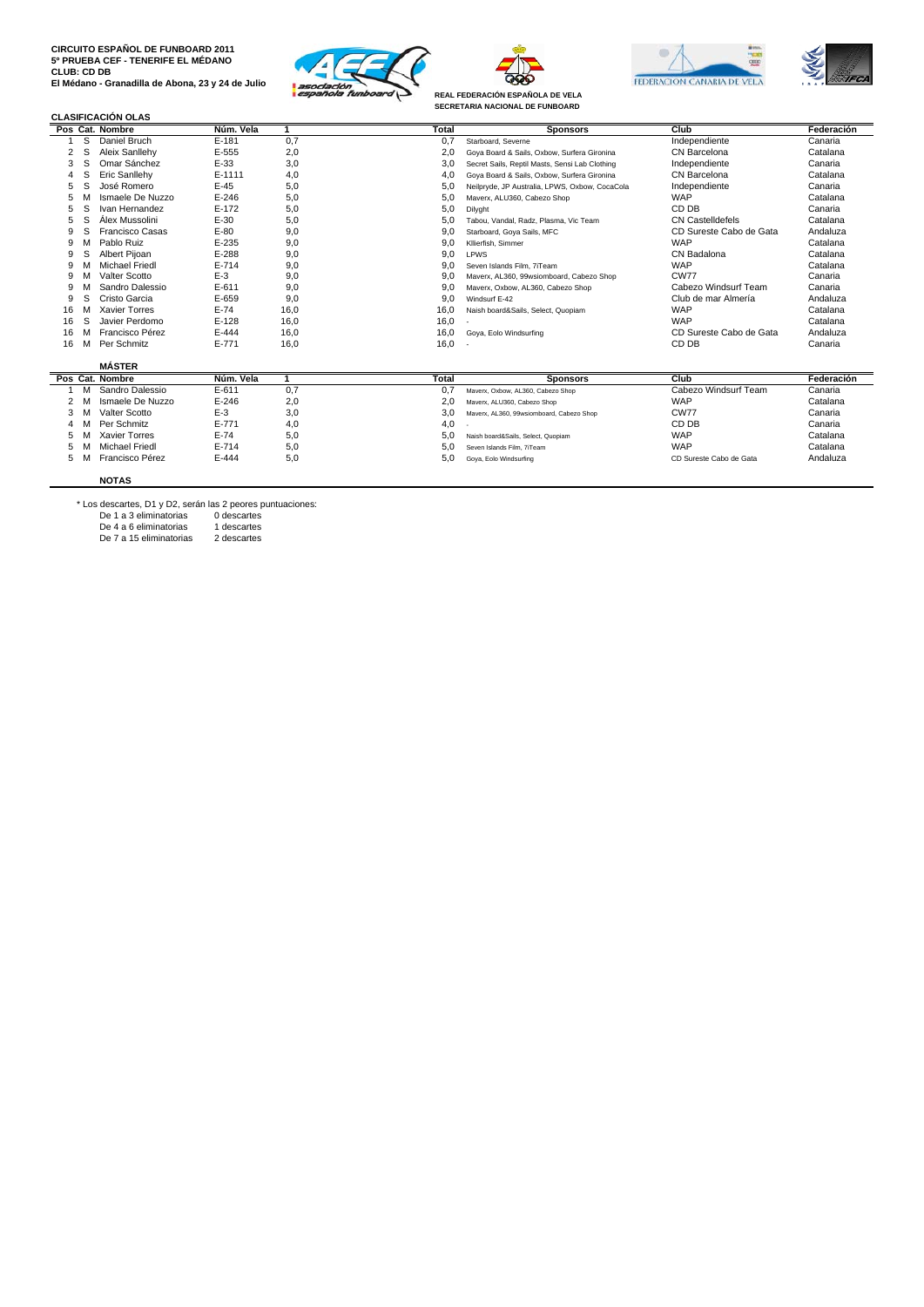





**REAL FEDERACIÓN ESPAÑOLA DE VELA SECRETARIO NACIONAL DE FUNBOARD**

**Nota: Passan los 2 mejores de 4**

**CIRCUITO ESPAÑOL DE FUNBOARD 20115º PRUEBA CEF - TENERIFE EL MÉDANOCLUB: CD DB El Médano - Granadilla de Abona, 23 y 24 de Julio Modalidad: Olas**



Eliminatoria Simple